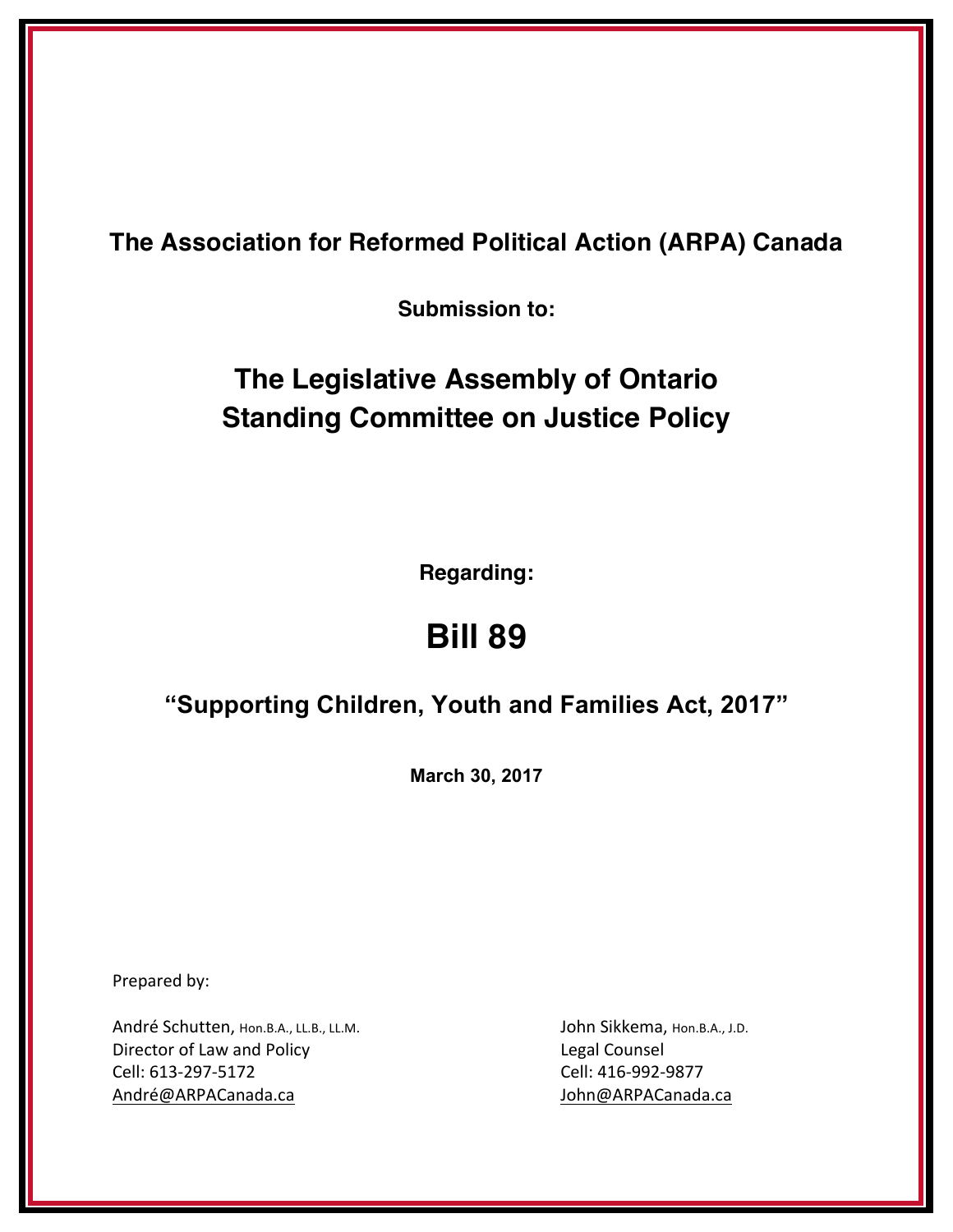## **About ARPA Canada**

The Association for Reformed Political Action (ARPA) Canada is exists to educate and equip Christians for political engagement and to bring a Christian perspective to all levels and branches of government. We exist to help you promote good public policy. ARPA Canada is committed to bringing reliable scientific, social scientific, and legal research to bear on all our work. Public policy must be based on objective truth.

Public policy in Ontario regarding gender identity is not based on evidence, but ideology, a radical form of liberalism. The freedom to define your identity necessarily has limits. You cannot identify as disabled if you are not, or as a different age, race, or species than you in fact are and expect the government and society to affirm it. Why would sex be any different? The Ontario government takes it on faith that people can choose their sex, but ARPA Canada, like millions of Canadians, cannot affirm this belief. We believe in responding compassionately to gender dysphoria without rejecting the binary nature of the human race, a truth that is taught by the Christian faith and confirmed by scientific observation and evidence.

## **ARPA's Primary Objections to Bill 89**

BILL 89 will (if passed):

- give government the power to subject families to its view of sexual identity and morality;
- embed gender identity ideology into child and family services law;
- empower state agencies and judges to require foster and adoptive families to hold certain views regarding sexuality and gender identity as a pre-requisite for receiving children into their care;
- undermine parental authority in a child's religious upbringing; and
- increase the potential for children's aid intervention in family affairs.

*QP* Briefing reported (Feb 2nd) on Minister Coteau's answers to questions about Bill 89:

*"Coteau said the grounds for the apprehension or removal of a child from a home isn't changed*  by the bill and remain abuse and neglect, but he said, by way of example, that it could be abuse *for an LGBT teen to be told their identity is wrong and they should change.* 

*'I* would consider that a form of abuse, when a child identifies one way and a caregiver is saying no, you need to do this differently,' he said.

*Coteau drew a comparison of that situation with religious children not being supported in their beliefs, and said it's for those reasons the updated law would put the children's rights at the centre of decisions about their care.*

'Can you imagine a child in care being told not to believe in Jesus Christ?' he said

'Abuse, is abuse, is abuse. If a child is being abused, it can come in many different forms. If it's *abuse, and if it's within the definition, a child can be removed from that environment and placed* into protection where the abuse stops,' he said."

This is the Minister to whom Bill 89 grants broad authority to make regulations "governing how service providers, in making decisions in respect of any child, are to take into account the child's race, ancestry, place of origin, colour, ethnic origin, citizenship, family diversity, disability, creed, sex, sexual orientation, gender identity and gender expression..." (section 316(3)).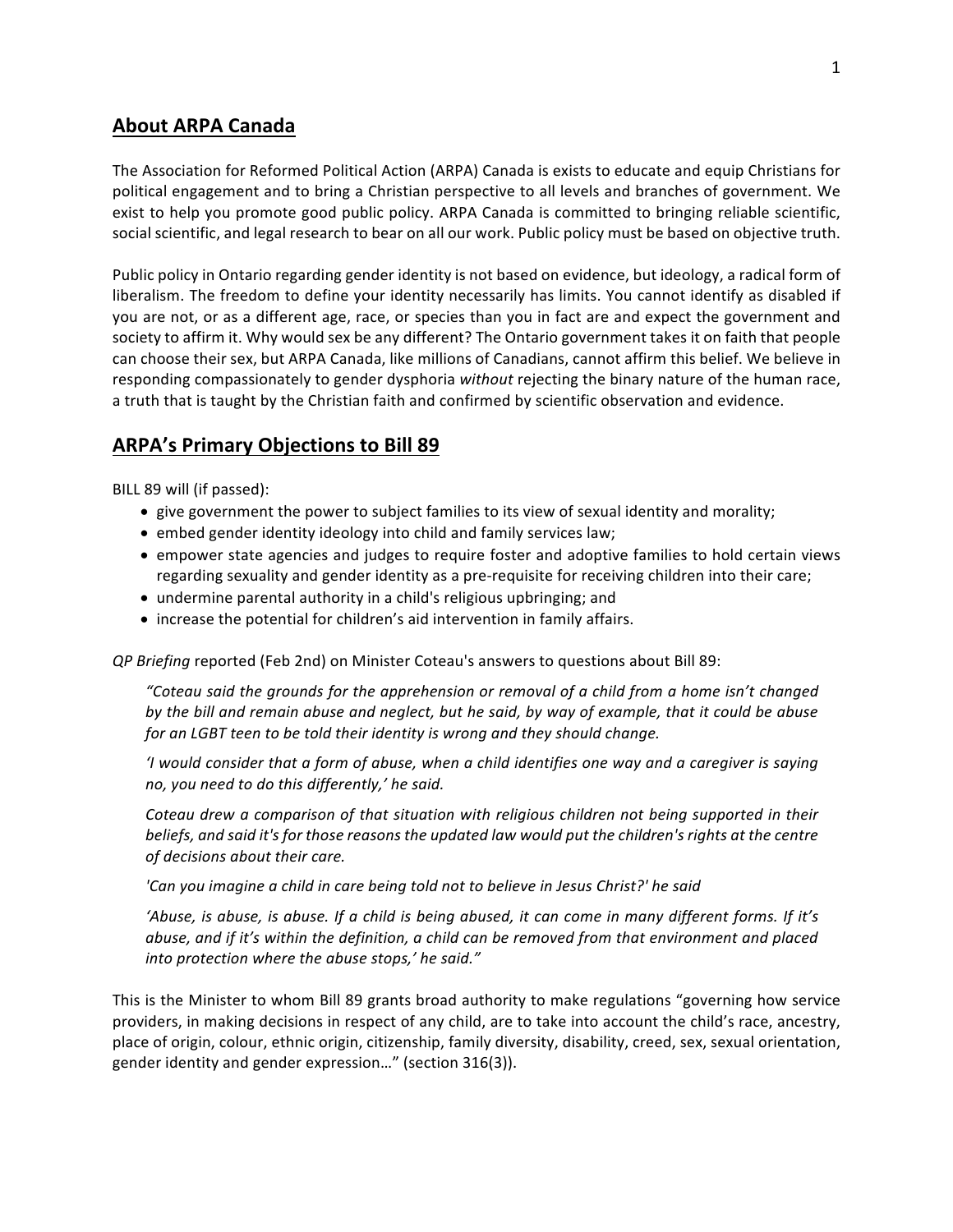## **Outline of ARPA's Submission to the Committee**

In Part 1 (pages 3-6) of this submission, we place Bill 89 in the broader context of the rapid advance of ideological social policy in Ontario in the last few years.

In Part 2 (pages 4-8), we explain our concerns regarding the implications of the bill for Ontario families. On page 6 we ask the Committee to consider some important questions.

In Part 3 (pages 9-10), we explain that Bill 89 is not about advancing human rights or brining child services law into better alignment with human rights law, but in fact distorts human rights and constitutional law.

In Part 4 (pages 11-12), we recommend amendments to Bill 89.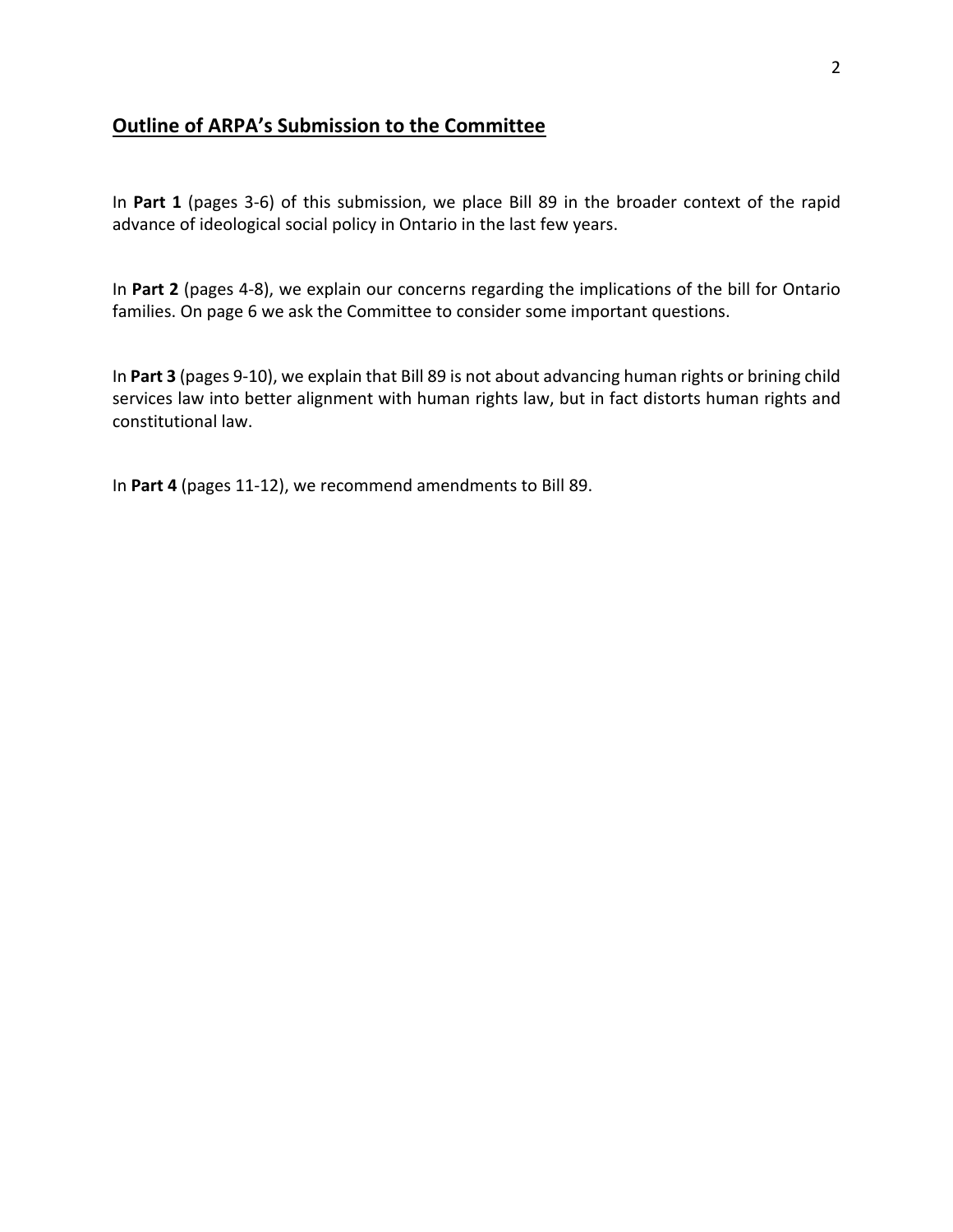## Part 1: Bill 89 in Context

Years before "Toby's Act" (Bill 33, 2012) added "gender identity and gender expression" to the *Human Rights Code,* "trans" persons had significant legal protection against discrimination. Of course, like everyone, they were protected against discrimination based on race, age, disability, sex, religion, and so on, but as of the late 1990s, the grounds of "sex" and "disability" in the Code were interpreted to cover transgenderism and transsexualism. Human rights tribunals protected people against job loss, unfair treatment, or harassment for asking to be called by a different name, use a different washroom, or dress in a "gender non-conforming" manner.

Two years after "Toby's Act" was passed, the Ontario Human Rights Commission released its new "Policy on preventing discrimination because of gender identity and gender expression" (2014), which beefed up its earlier policy from 2000. You may have heard this policy critiqued by Professor Jordan Peterson and others for its absurd anthropology (including the notions that gender identity varies independent of sex and that a person can change his or her sex to align with his or her gender identity) and its assault on freedom of belief and expression. According to the OHRC's Policy, illegal conduct could include:

- "Behaviour that polices and/or reinforces traditional heterosexual gender norms";
- "Refusing to refer to a person by their self-identified name and proper personal pronoun"; and
- "Comments or conduct relating to a perception that a person is not conforming with gender-role stereotypes."

Failure to satisfy these requirements can result in financial and other penalties such as requiring gender identity sensitivity training in the workplace. One Member of Parliament recently came to the following conclusion after reconsidering and then reversing his position on Bill C-16, which would add "gender identity" to the *Canadian Human Rights Act*:

Some of these groups are not fighting for equality of rights and respect for sexual minorities. They are radical left-wing activists trying to deconstruct traditional social norms and impose their *marginal perspective on everyone, including by forcing us to change the way we talk. And they* seem to have an undue influence on campuses across North America, including here in Canada.

Especially in Ontario. The government's willingness to dictate how people should respond to "gender nonconforming" behaviour or, for example, demands of a biological male to be treated as a female, is striking. Yet more striking is the lack of dissent to these policies from within Queen's Park, unlike from society. It is one thing for the government to regulate our words and behaviour in the workplace or in institutions to ensure political correctness and gender identity sensitivity. It is another for the state to reach into family life to enforce its dangerous gender identity doctrines therein. If we look back just a few years, we can see the short march of gender ideology from the *Human Rights Code* to the home.

#### **Gender ideology visits the doctor (Bill 77)**

The advancement of gender ideology in increasingly radical form has serious consequences, not only for freedom of religion and expression, but also for public health. Already in 2008, the Liberals announced that Ontario would publicly fund sex-change surgeries—elective procedures that do not improve mental or physical health outcomes for persons who experience gender identity disorder.<sup>1</sup> Similarly, Ontario pays

http://journals.plos.org/plosone/article?id=10.1371/journal.pone.0016885. 

 $1$  C. Dhejne et al., "Long-Term Follow-Up of Transsexual Persons Undergoing Sex Reassignment Surgery: Cohort Study in Sweden", Feb. 22, 2011, online: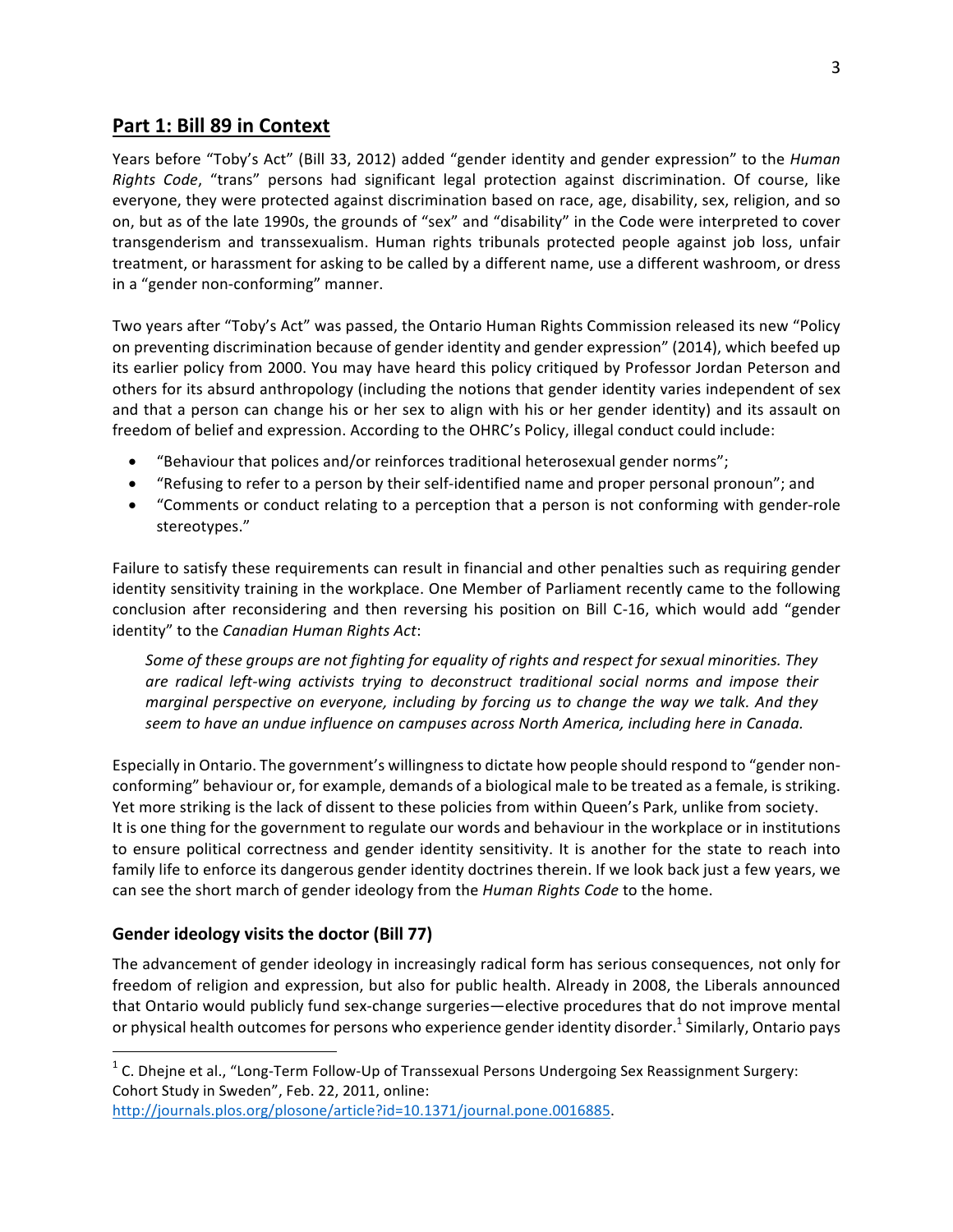for puberty-blocking drugs and cross-hormone treatments, which can cause life-long sterility.<sup>2</sup> Such treatments can cost thousands of dollars per person per year. Yet studies indicate that chemical and surgical impersonation of the opposite sex is associated with negative health outcomes and high suicide rates, even in parts of the world that are considered the most "trans affirming".<sup>3</sup> In an astonishing move, in 2015, Ontario prohibited less drastic, alternative therapies, with Bill 77.

Most children struggling with gender dysphoria (>80%) outgrow it in their teens. Chemically interfering with normal sexual development on the basis of a political ideology is the real child abuse. Requiring affirmation of a transgender identity can result in a failure to address co-occuring psychiatric disorders.<sup>4</sup>

Dr. Kenneth Zucker was Psychologist-in-Chief at Toronto's Centre for Addiction and Mental Health, Head of the Gender Identity Service for 30 years until 2015 (when his clinic closed under political pressure), and internationally recognized as an authority in this field. Dr. Zucker helped children work through their gender identity disorder, being convinced that affirming and socially conditioning children to identify as the opposite gender is usually not the best path. Dr. Joseph Berger, Consulting Psychiatrist and Fellow of the Royal College of Physicians and Surgeons of Canada, and Professor of Psychiatry at the University of Toronto, said that scientifically there is no such thing as a man trapped in a woman's body or vice versa.<sup>5</sup>

Not content to fund "sex reassignment" surgery and cross-hormone treatments, MPPs voted to prohibit alternative treatment methods for gender identity disorder. Bill 77 went from second reading to Royal Assent in only three months. It dictates medical policy in the name of political correctness, removing legitimate options for parents and children. One such option was provided by renowned child psychiatrists Dr. Kenneth Zucker and Dr. Susan Bradley, who hold that encouraging children to be comfortable with their birth sex helps prevent long-term psychopathological problems. Dr. Zucker was removed from his Toronto clinic following Bill 77. More than 500 researchers and clinicians signed a petition in support of him. But dissenting voices are too often ignored where a craze captures media and political support.

When politicians and others blame the high rates of mental illness and suicide among transgendered persons on lack of social acceptance, we see their bias at work. Transgender individuals have high rates of mental illness and attempted suicide even in the most trans-affirming regions. The notion that active affirmation of transgender identity is the solution is an ideological position not rooted in evidence. Yet the Ontario government would force this view on everyone.

#### **Gender ideology goes to school (Bill 13)**

Meanwhile, transgenderism and transsexualism are being normalized in schools. Bill 13 (2012) defined bullying in a manner that focused on "power imbalance" between bully and victim based on factors having

 $2$  Dr. Norman Spack, an endocrinologist at the Children's Hospital in Boston, explains that "taking testosterone or estrogen immediately after blocking puberty will make a teenage patient sterile... At what age can a young person fully understand the implications of doing something that will make fertility for them... virtually impossible?" NPR, "Parents Consider Treatment to Delay Son's Puberty" (May 8, 2008) online: <u>http://www.npr.org/templates/story/story.php?storyId=90273278</u>.<br><sup>3</sup> *Supra* note 1.<br><sup>4</sup> Meybodi et al., "Psychiatric Axis I Comorbidities Among Patients with Gender Dysphoria", *Psychiatric* 

*Journal*, Volume 2014, online: https://www.hindawi.com/journals/psychiatry/2014/971814/.<br><sup>5</sup> Written testimony of Dr. Joseph Berger to the House of Commons Standing Committee on Justice and

Human Rights, regarding Bill C-279 (41st Parl, 2nd Sess: 2013).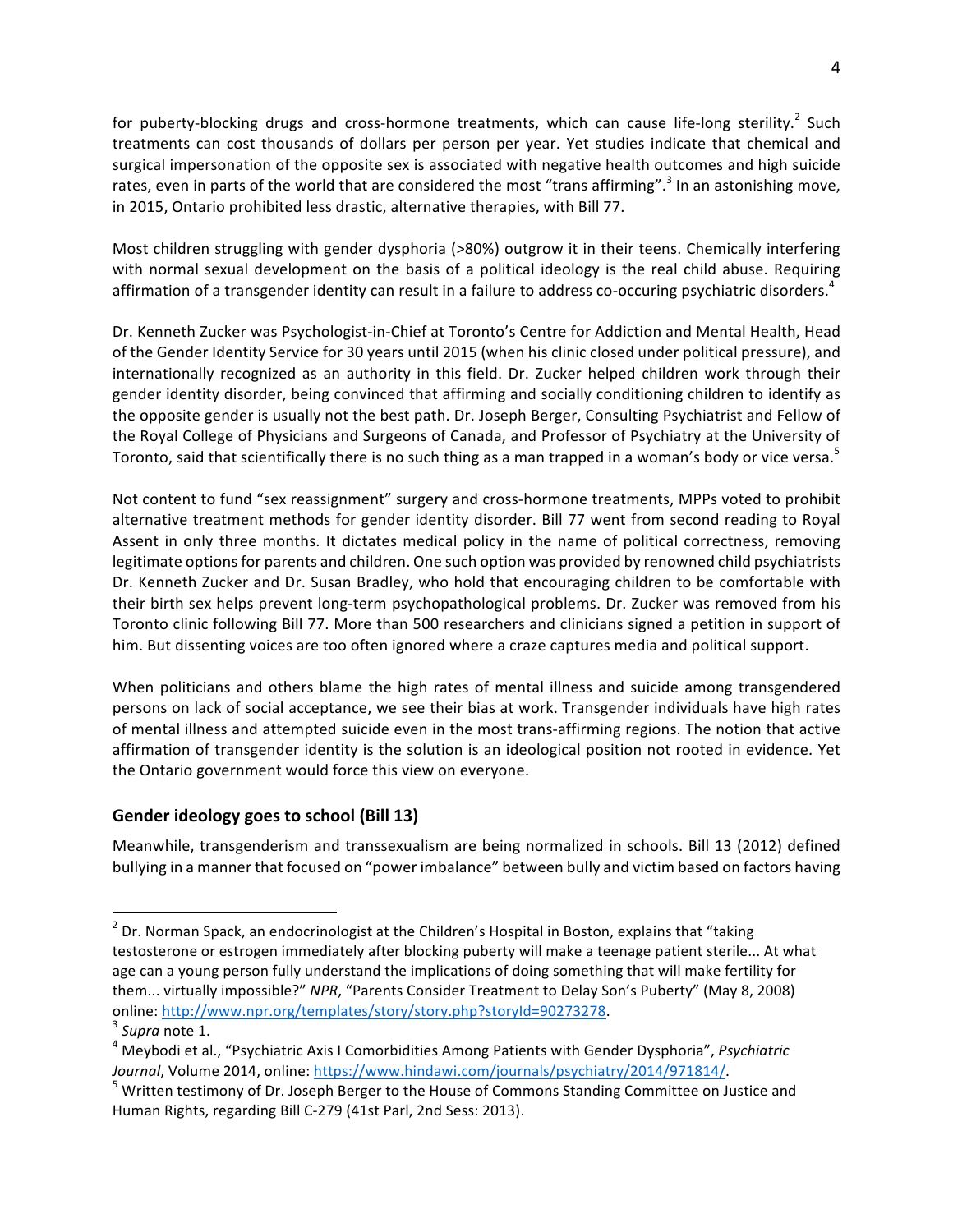little to do with the actual motivating factors for bullying, including gender identity and expression. It also mandated that school boards promote a positive school climate inclusive of all students, "including pupils of any "race ... sex, sexual orientations, gender identity, gender expression, age, marital status, family status or disability" and that boards (including Catholic boards) permit LGBT-positive clubs to be active in their schools and to use the name "gay-straight alliance".

School boards now cite Bill 13 and Bill 33 (2012) as the basis for their policies. The Toronto District School Board's policies are typical:

- "All students, including transgender and gender non-conforming students have the right to be addressed by a preferred name and pronouns  $[...]$ . This is true regardless of whether the student has obtained a legal name or sex designation change."
- "Employees who wish to use pronouns other than the masculine or the feminine (such as 'ze', 'hir' and 'they') need to be accommodated equally."
- "School staff must ensure students can exercise their right to participate in gender segregated sports and physical education class activities in accordance with each student's gender identity."
- "[S]chool board and school staff are expected to challenge gender stereotypes and integrate trans-positive content into the teaching of all subject areas. [...] Librarians must acquire transpositive fiction and non-fiction books for school libraries and encourage the circulation of books that teach about gender non-conforming people."
- "School leaders should make an effort to hire and retain transgender and gender non- conforming staff. TDSB policy and Provincial legislation requires school board leaders to ensure staff are educated in gender diversity, advocacy and anti-transphobia education, in challenging gender stereotypes, and in using gender neutral and inclusive language."
- "A school should never disclose a student's gender non-conformity or transgender status to the student's parent(s)/guardian(s)/caregiver(s) without the student's explicit prior consent."
- "All students have a right to safe restroom facilities and the right to use a washroom that best corresponds to the student's gender identity, regardless of the student's sex assigned at birth."

Pushing the idea that gender varies independent of sex and that children may fall anywhere along a gender spectrum confuses children. Children have a limited capacity for exercising autonomy. How they self-identify will inevitably be shaped by what they are taught. Given how recent the policy changes in this area are, there is a lack of reliable data and long-term studies on their impact. There are, however, credible reports that more children are struggling with identity issues. In November, the National Post reported that doctors are seeing a steady increase in referrals for young children experiencing gender dysphoria. *The Independent* in the UK, where similar policies have been advanced, reported last year that the latest figures from the Gender Identity Development Service (GIDS) revealed that the number of children referred to GIDS increased from 94 in 2009-2010 to 969 from April to December of 2015.

All persons have dignity and intrinsic worth. All people are equal. Nobody should be bullied, mistreated, assaulted, or harassed. But that does not require affirming transgenderism as healthy and good. Ontario's human rights tribunals first began protecting trans persons on the ground of disability. Gender dysphoria (recently changed from "gender identity disorder") remains in the DSM-5 psychiatric diagnostic manual. We don't need to affirm a disorder as normative in order to treat with dignity those who struggle with it. What causes gender dysphoria is not well understood, but environmental factors can play a role. Teaching tools such as the "Gender Unicorn" for very young children are disorienting. New educational resources tell children their "gender identity" does not need to match biological sex. "Only you know whether you are a boy a girl," The Gender Fairy, a "trans-positive" book tells children. "No one can tell you.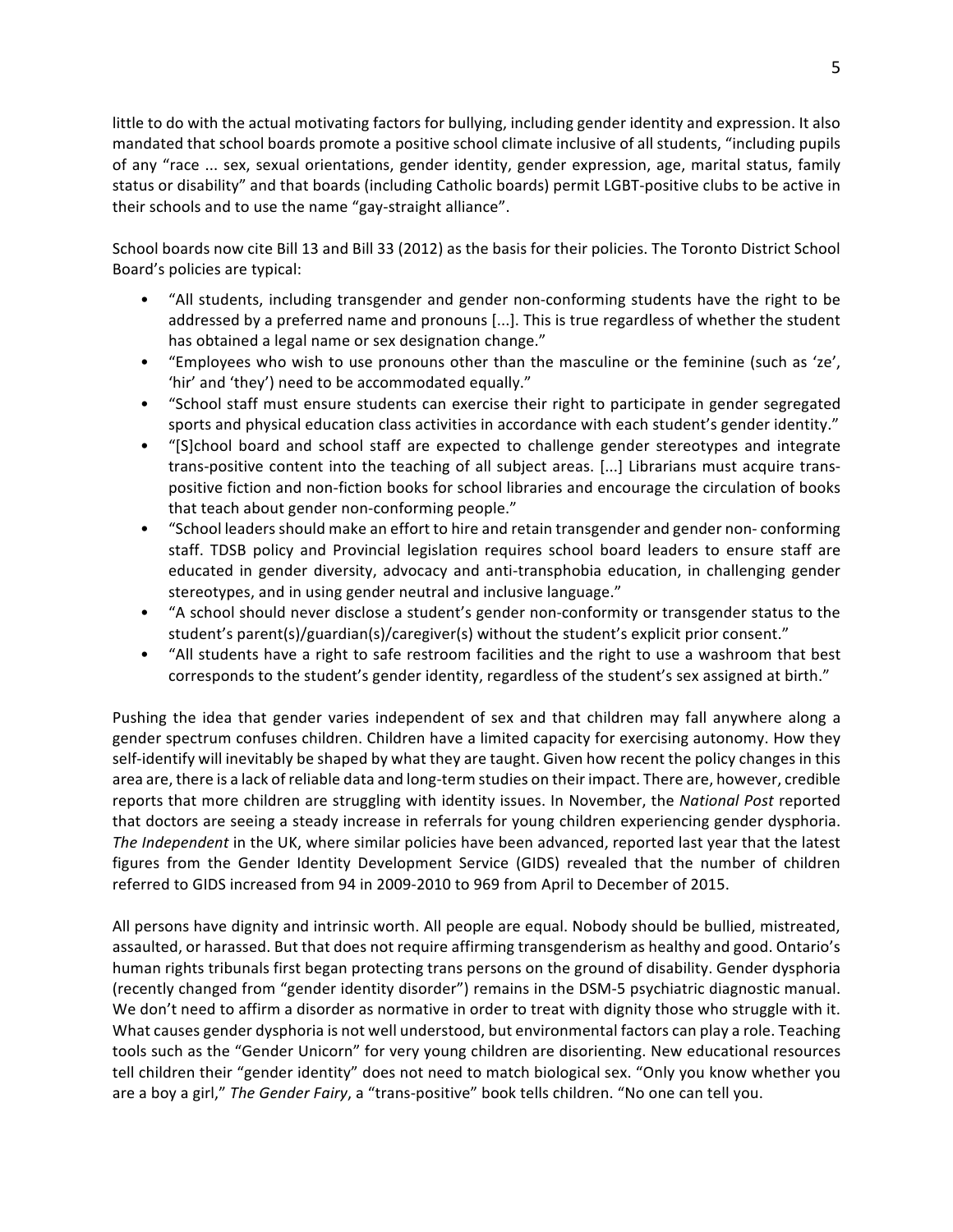#### **Gender ideology comes home (Bill 89)**

This brings us to Bill 89. This government apparently takes its cues for children's law from the "Gender Fairy". Replying to questions on the bill, which adds gender identity and expression as factors to be weighed in determining a child's best interests, Minister Coteau, said, "I would consider that a form of abuse, when a child identifies one way and a caregiver is saying, no, you need to do this differently" (QP *Briefing*, Feb. 2, 2017). Don't tell your son he's a boy. That's up to him (her, them, or zir).

"Abuse is abuse is abuse," Minister Coteau says. "If a child is being abused, it can come in many different forms. If it's abuse and if it's within the definition, a child can be removed from that environment and placed into protection where the abuse stops." What definition is he talking about? Neither the current Child and Family Services Act nor Bill 89 define abuse. Rather, the term appears in the provision that describes a "child in need of protection". A child in need of protection includes a child who has suffered emotional harm where there are reasonable grounds to believe that the harm resulted from the actions, failure to act, or pattern of neglect on the part of the parent or caregiver. It also includes a child at risk of suffering mental or emotional harm whose parents or caregivers do not provide treatment. But what if the parents find the state- approved "treatments" inappropriate or harmful? What are they to do?

#### *Here are a few questions this Committee should consider:*

- How would factoring in "race, ancestry, place of origin, colour, ethnic origin, citizenship, family diversity, disability, creed, sex, sexual orientation, gender identity and gender expression" have protected Katelynn Sampson or Jeffrey Baldwin?
- Did the 2015 Coroner's Jury Verdict, which contained 173 recommendations for improving child protection services in Ontario, ever mention the above list of personal characteristics?
- Did the **Auditor General of Ontario's 2015 Report** on child protection services, anywhere mention or recommend adopting the above list of identifying characteristics?
- Might directing children's aid society workers and others to factor in and make decisions based on the above list of identifying characteristics distract from what is really important?
- If a boy says he is a girl and his parents insist he is not and try to help him accept that he is a boy, is that child abuse?
- If a child struggling with gender dysphoria wants to start taking puberty blockers and a parent is opposed, should the state intervene?
- Should the Minister be granted broad regulatory power to decide such matters?
- How does the Minister intend to use the broad regulatory power that Bill 89 would afford to him?
- How will freedom of conscience, religion, and expression be accounted for in decision making?
- How can the legislature ensure that families who do not share its views on matters of sexuality and gender will not effectively be excluded from fostering and adopting?

ARPA has heard the argument that Bill 89 brings the *Child and Family Services Act* into line with the *Human Rights Code*. We explain why this is mistaken in Part 3, after explaining some issues with Bill 89 in Part 2.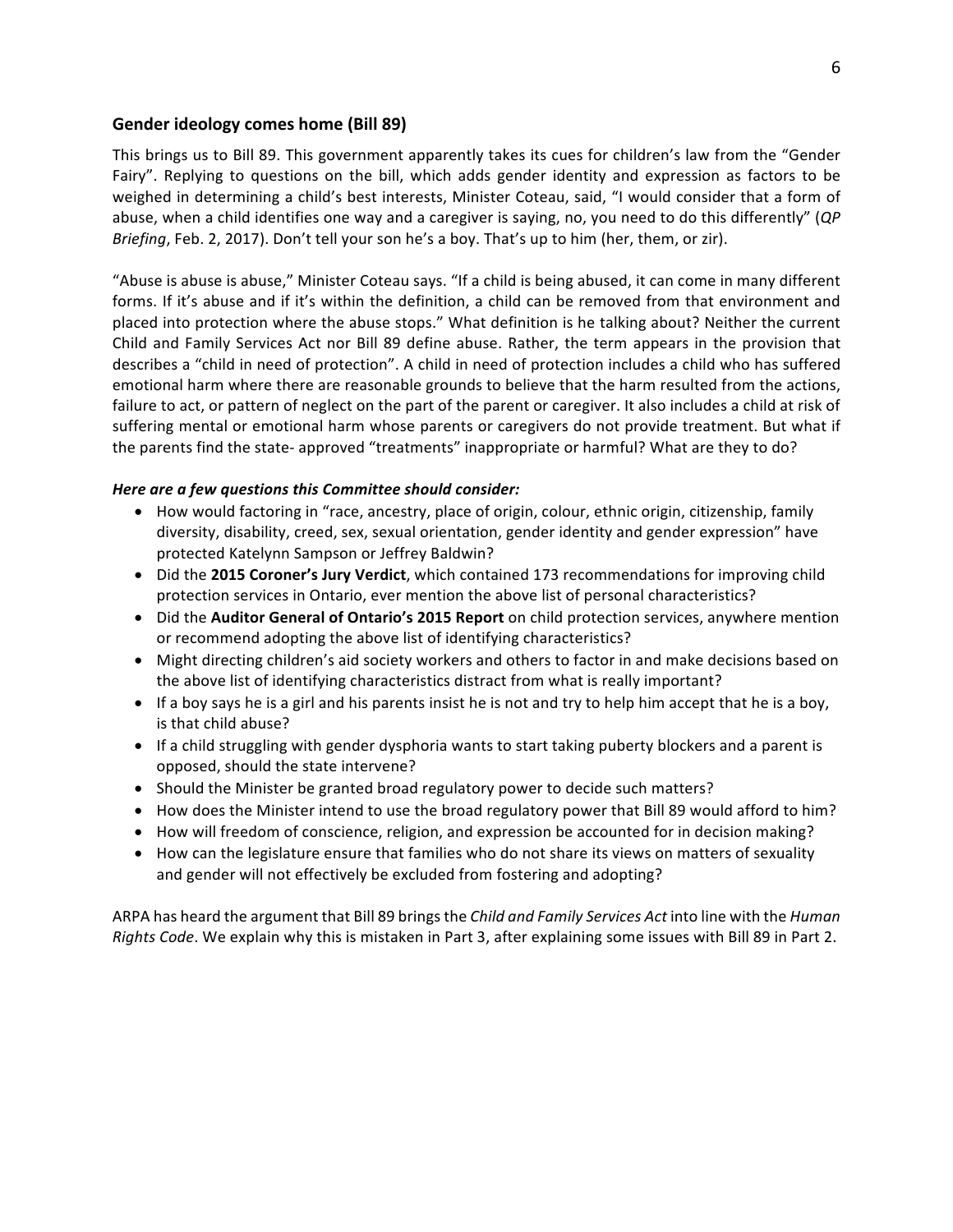### **Part 2: ARPA's Concerns Regarding Bill 89**

Bill 89 would require child protection, foster, and adoption service providers and judges to take into account and respect a child's "race, ancestry, place of origin, colour, ethnic origin, citizenship, family diversity, disability, creed, sex, sexual orientation, gender identity and gender expression" when making decisions with respect to a child.

Bill 89 changes the matters to be considered in determining the best interests of children. The "religious faith, if any, in which the child is being raised" is removed. The above list of factors, which includes "creed" alongside "gender identity", takes its place. Accordingly, Bill 89 also removes the requirement that a court determine, early in a child protection hearing, the religious faith in which the child is being raised.

The above list – not just the gender identity and gender expression part – has never been part of this law. Rather, the following principles governing children's services have sufficed: respecting a child's need for continuity of care and stable family relationships, involving the child and his or her relatives and community members, and respecting cultural, religious, and regional differences (*CFSA*, s. 3).

As for fostering and adopting, what will happen to those who do not affirm the prevailing gender identity ideology? As we saw following Bill 13 – which added the *Human Rights Code* list of identifying characteristics to the *Education Act* – Bill 89 will likely be followed by "trans-positive" regulations and policies mandating how people are to speak about and respond towards gender dysphoria in children.

Moreover, children of parents who refuse to affirm such ideology may be considered "in need of protection". Where "the child suffers from a mental, emotional or developmental condition that, if not remedied, could seriously impair the child's development and the child's parent ... does not provide treatment or access to treatment", or where "there is a risk that the child is likely to suffer emotional harm [anxiety, depression, withdrawal, self-destructive behaviour, or delayed development] and the child's parent ... does not provide services or treatment or access to services or treatment," such a child is "in need of protection" under the law. And affirming a child's "gender identity and gender expression" is an integral part of the child's "best interests" under Bill 89, despite medical evidence to the contrary.

Social transitioning (changing a child's name, using new pronouns, giving the child new clothing) and more drastic measures like hormone treatments are unacceptable to many parents. Yet these are considered the appropriate treatments for the mental and emotional suffering associated with gender dysphoria. Failure to provide them would therefore be failure to provide treatment or access to treatment.

Bill 77 was and remains a dangerous overreach. Together with Bill 89, Ontario will have the legal foundation in place for an aggressive push of gender ideology into Ontario homes. It is already being pushed aggressively in schools, through Bill 13 and related school policies. As children take that ideology home with them, it seems the government wants to be able to make sure their parents accept it.

The bill also raises questions about parental authority. The law currently states that the parent of a child in care retains the right "to direct the child's education and religious upbringing." Bill 89 changes this to say, "to direct the child or young person's education and upbringing, in accordance with the child's or young person's creed, community identity and cultural identity." In the new phrasing, parental authority appears to be limited by the "child's creed" – or whatever the child says his or her creed is or is not.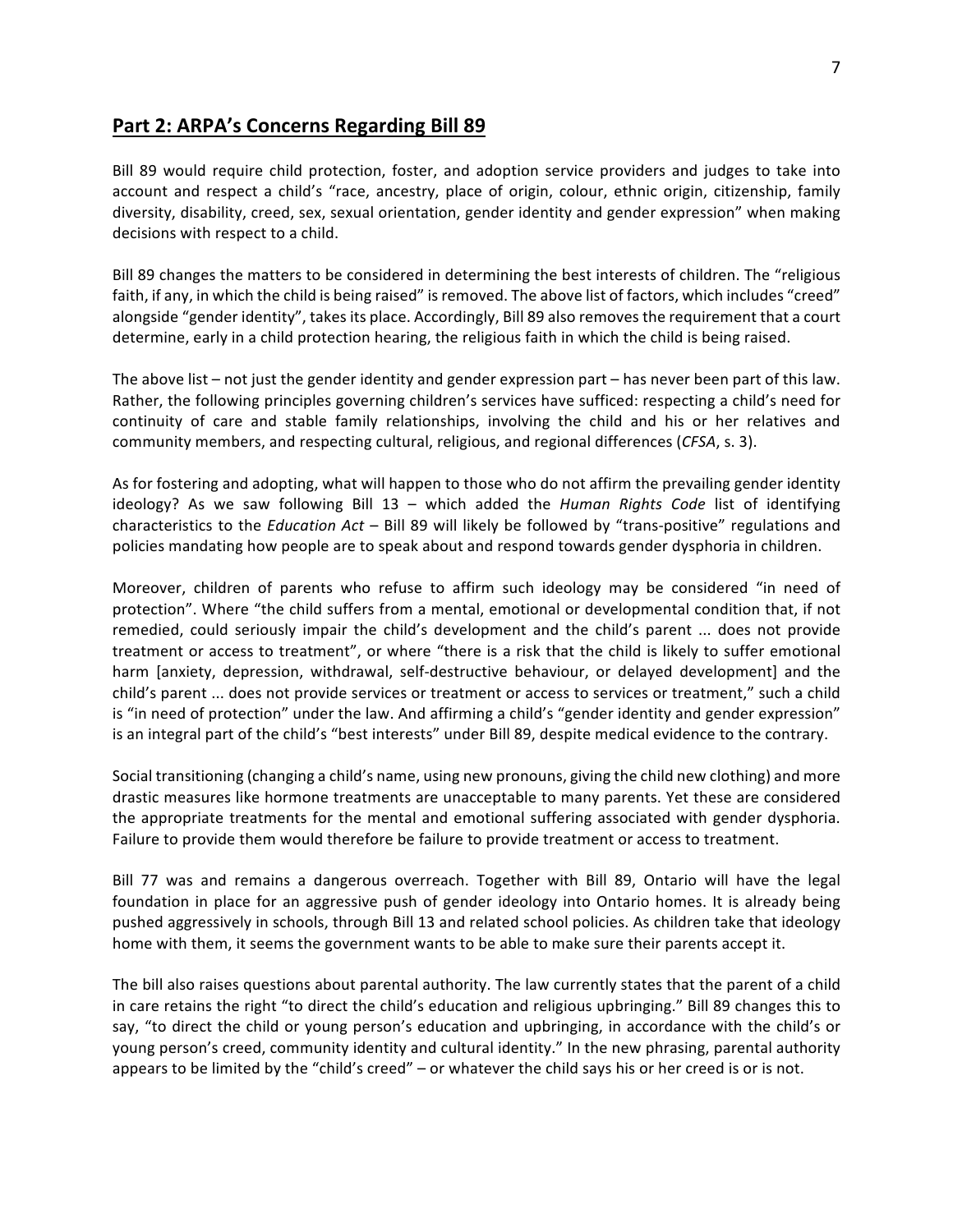#### **Why account for "religious faith" but not "gender identity and gender expression"?**

Why should the state consider "the religious faith, if any, in which the child is being raised" when providing child services, as the current *Child and Family Services Act* requires, but not factor into its decision making about the child's care all of the personal identifying characteristics listed in the *Human Rights Code*?

In "the religious faith, if any, in which the child is being raised", the religious faith (*if any*) is part of the manner of the child's upbringing. Is it not necessarily the child's subjectively, in the sense of being autonomously chosen. Under Bill 89, the child's "creed" is theirs to choose. The difference is between considering how a child defines himself or herself (which a young child has a limited capacity to do) and considering *how a child is being raised* for the sake of continuity and stability.

The faith (if any) in which the child is *being raised* involves action, the habits of one's upbringing. It is reasonable that this should inform how the state would deal with a child who lost his or her parents, or is in need of temporary care or an adoptive home for some other reason. Current law similarly takes into account the child's "cultural background," which will also inform how a child is being raised.

Bill 89 instructs child services, foster and adoption agencies, judges etc. to instead make decisions based on the child's identity, consisting of "race, ancestry, place of origin, colour, ethnic origin, citizenship, family diversity, disability, creed, sex, sexual orientation, gender identity and gender expression." Some of these characteristics are immutable and some are not. For those that are mutable, should state actors account for potential changes in a child's self-identity down the road (thus precluding placing young cis-gendered children in the care of people who would not actively affirm them if they became trans later, for example)? Also, it is not clear how each of the characteristics listed should be weighed and how they will play into decision making about a child's care. Bill 89 simply leaves it to the Minister to fill in the blanks (s. 316(3)).

#### Potential for greater children's aid society intervention?

The *Child and Family Services Act* has as a guiding principle (in section 1) that service providers should take "the least disruptive course of action that is available". Bill 89 keeps this phrase, but adds, "including the provision of prevention services, early intervention services and community support services". The implication is that intervention is not to be presumed more disruptive than non-intervention. It is basic rule of statutory interpretation that language is added or changed for a reason. Of course, early intervention may be helpful, depending on the circumstances and the nature of the intervention. Legislators should ensure that it is clear when "early intervention" is justified, what it may or may not entail, and that there is adequate independent oversight of child protection services.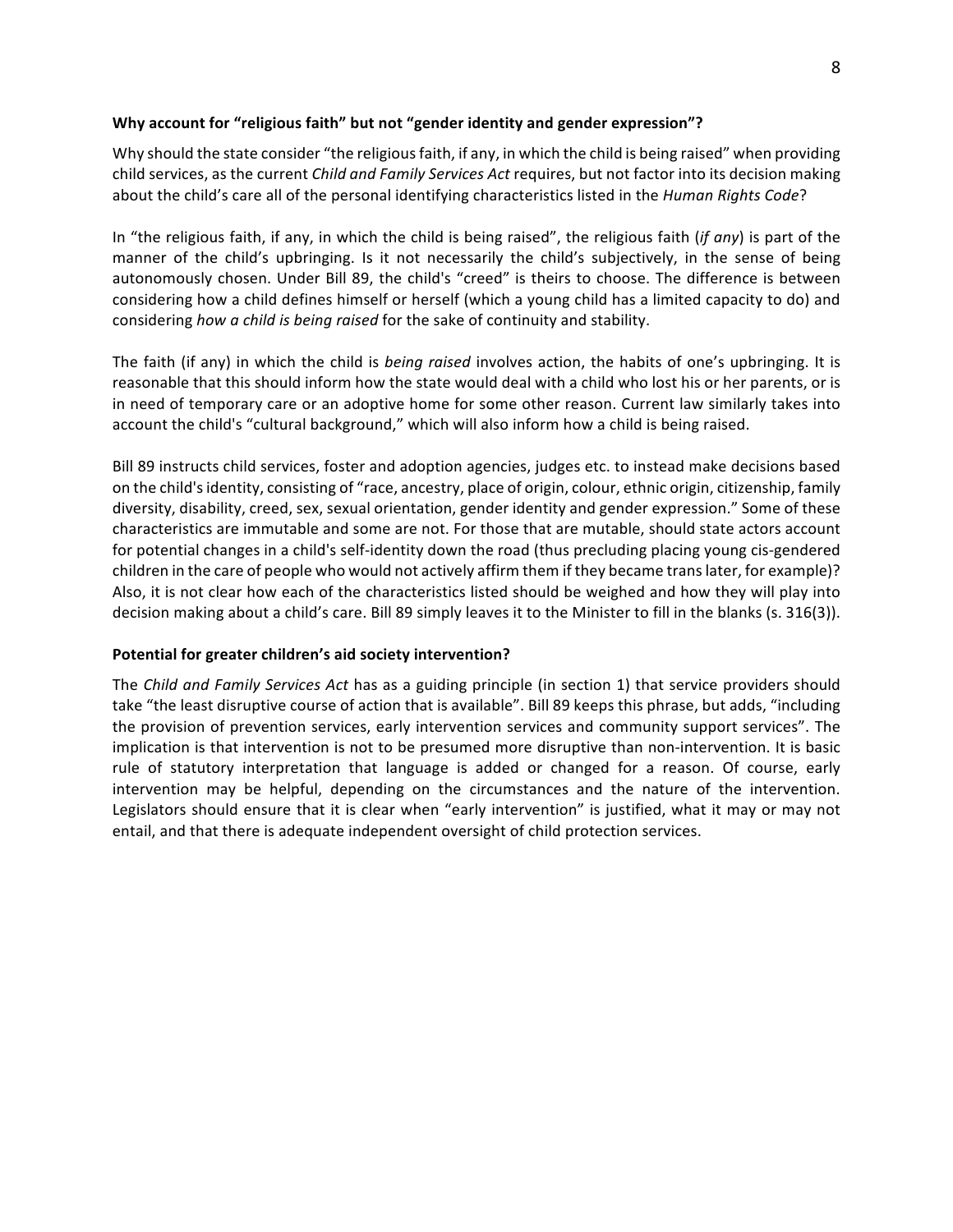### Part 3: Bill 89 and the *Human Rights Code*

Here we examine the claim that Bill 89 is needed in order to bring Ontario's child services law into better alignment with human rights law.

Yes, Bill 89 incorporates the list of protected personal characteristics (race, age, sex, sexual orientation, gender identity, etc.) from the *Human Rights Code*, but it divorces this list from its statutory context, which limits its application to housing, employment, and service provision, and includes protections for freedom of conscience and religion.

In sections 1 to 6, the *Code* specifies that it applies to services, housing, employment, and membership in labour and professional associations. Section 14 permits programs designed to serve specific disadvantaged groups to discriminate. Section 18 allows religious, educational, and other institutions to serve the interests of their members in accordance with their beliefs. Section 18.1 says religious officials are not required to solemnize a marriage that would be contrary to their beliefs. Section 19 preserves separate (Catholic) school rights. Section 21 says you can discriminate in choosing who can rent your shared living space. Section 22 authorizes insurance providers to discriminate for good faith reasons. Section 24 permits religious, philanthropic, and other institutions to discriminate in hiring and employment for good faith reasons. These sections all describe lawful forms of discrimination. Such provisions honour fundamental freedoms of belief, religion, expression, and association.

Moreover, there are spheres of life where the *Code* simply does not apply, such as in your personal and family life. You are free to marry whom you wish. You are free to teach your children what you wish, to encourage them to learn and to do certain things and spend time with certain people and not others. You have the right to help your child through the difficulties of life as you see fit, subject only to demonstrably justified limits on that freedom, such as where a child is objectively harmed by mistreatment or neglect.

#### **Equality provisions require context**

The Child and Family Services Act, which Bill 89 would replace, has never included the long list of protected personal characteristics found in the Human Rights Code (nor has any other statute in Ontario before Bill 13 amended the *Education Act* in 2012). Adding this list of "identifiers" from the *Human Rights Code* is not only unnecessary – the *Human Rights Code* already applies to children's aid societies, adoption agencies, etc. - it is also fundamentally unsound. It prioritizes equality (or the state's view of what equality demands) over freedom of conscience, religion, and expression. And it extends the application of the state's controversial equality doctrines from employers and service providers to parents and caregivers.

The only statute this list appears in today is the *Education Act*, which, since Bill 13 amended it in 2012, requires school boards to "promote a positive school climate that is inclusive and accepting of all pupils ... of any race, ancestry, place of origin, colour, ethnic origin, citizenship, creed, sex, sexual orientation, gender identity, gender expression, age, marital status, family status or disability." In 2012, the Opposition voted against Bill 13 and put forward their own bill to address bullying in all its forms, a bill that was not preoccupied with "perceived power imbalance based on the aforementioned individual factors," as one Opposition MPP explained during debate in the legislature.

One school board has relied on Bill 13 in defense of its decision to deny a parent's request for notification when controversial topics are taught to his children, particularly regarding matters of sexuality. The Board argued, successfully (2016 ONSC 7313, though the ruling is being appealed), that allowing a child to leave the classroom when controversial matters regarding sexuality are taught would be contrary to "values of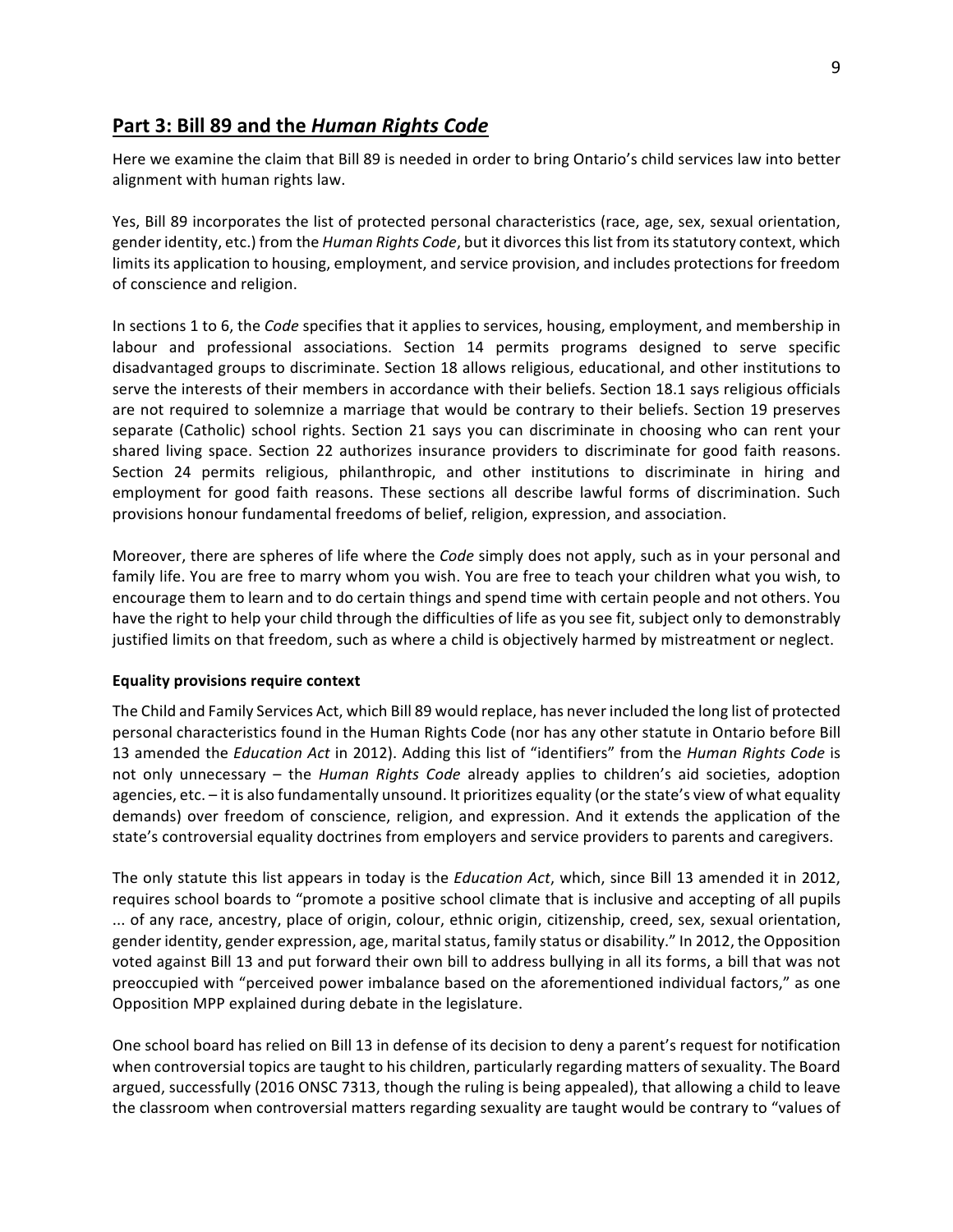10

inclusion" and lead to "feelings of exclusion or marginalization by students." This is a stunning reversal of the Ontario Court of Appeal's finding in *Zylberberg* (1988) that a student whose beliefs motivated him to request to leave the classroom would be the one who felt singled out and excluded.

Bill 89 lacks a full consideration of the *Charter of Rights and Freedoms* and the *Human Rights Code*.

#### How are "gender identity and gender expression" to be incorporated into child services?

So what practical effects will the addition of the *Human Rights Code* list have? Bill 89 itself is vague on details, but would give the Minister extensive power to make regulations "governing how service providers, in making decisions in respect of any child, are to take into account the child's race ... sex, sexual orientation, gender identity and gender expression". In short, the Minister gets to decide on the details, without consulting the legislature. That understandably makes many people uncomfortable.

Even if the Minister was stretching the legal definition of abuse or neglect under Bill 89 with his disturbing comments (quoted on page 2 of this submission) – and it is not clear he was – he should be questioned on those comments anyway. He is the Minister to whom Bill 89 would grant extensive regulatory power.

ARPA has spoken to foster parents who say they already feel they must avoid sharing their views on transgenderism for fear of being excluded from providing foster care. Who in Queen's Park is willing to speak up for them?

#### Children wronged by government's idea of "human rights"

You've probably heard about how employers and service providers can be penalized for refusing to use a person's preferred pronoun or for "reinforc[ing] traditional heterosexual gender norms", according to the Ontario Human Rights Commission. Thankfully, the *Human Rights Code* does not tell you how to raise your children. It does not apply to parents. But Bill 89 extends the "trans-affirming" mandate into the family.

Last year, Dr. McHugh published a study with Dr. Lawrence Mayer, Ph.D., scholar in residence in Psychiatry at John Hopkins and professor of biostatistics at Arizona State University. They concluded that there is little scientific evidence for the therapeutic value of interventions to delay puberty or modify the secondary sex characteristics of adolescents and no evidence that all children who express gender-atypical thoughts or behavior should be encouraged to become transgender. They also noted that sex-reassigned individuals were about 19 times more likely to die by suicide compared to control groups.

The *National Post* reports that "an increasing number of children as young as preschoolers [are] appearing at gender identity-clinics across the country, convinced they are of the opposite sex." It's no wonder, given that schools must teach children that their gender is unique to them and may fall anywhere along a spectrum of genders. Yet we are supposed to trust that, as gender ideology is pushed in schools and more children become confused and distressed about their bodies, that adding "gender identity" to child services law is in the best interests of children and is a human rights necessity.

If the government's policies promote sexual confusion and favour surgical abuse<sup>6</sup> to the gentler approach like that of Dr. Zucker, maybe its understanding of human rights has gone terribly wrong.

<sup>&</sup>lt;sup>6</sup> Professor John Whitehall, "Gender Dysphoria and Surgical Abuse", *Quadrant Online*, Dec 15, 2016, online: https://quadrant.org.au/magazine/2016/12/gender-dysphoria-child-surgical-abuse/.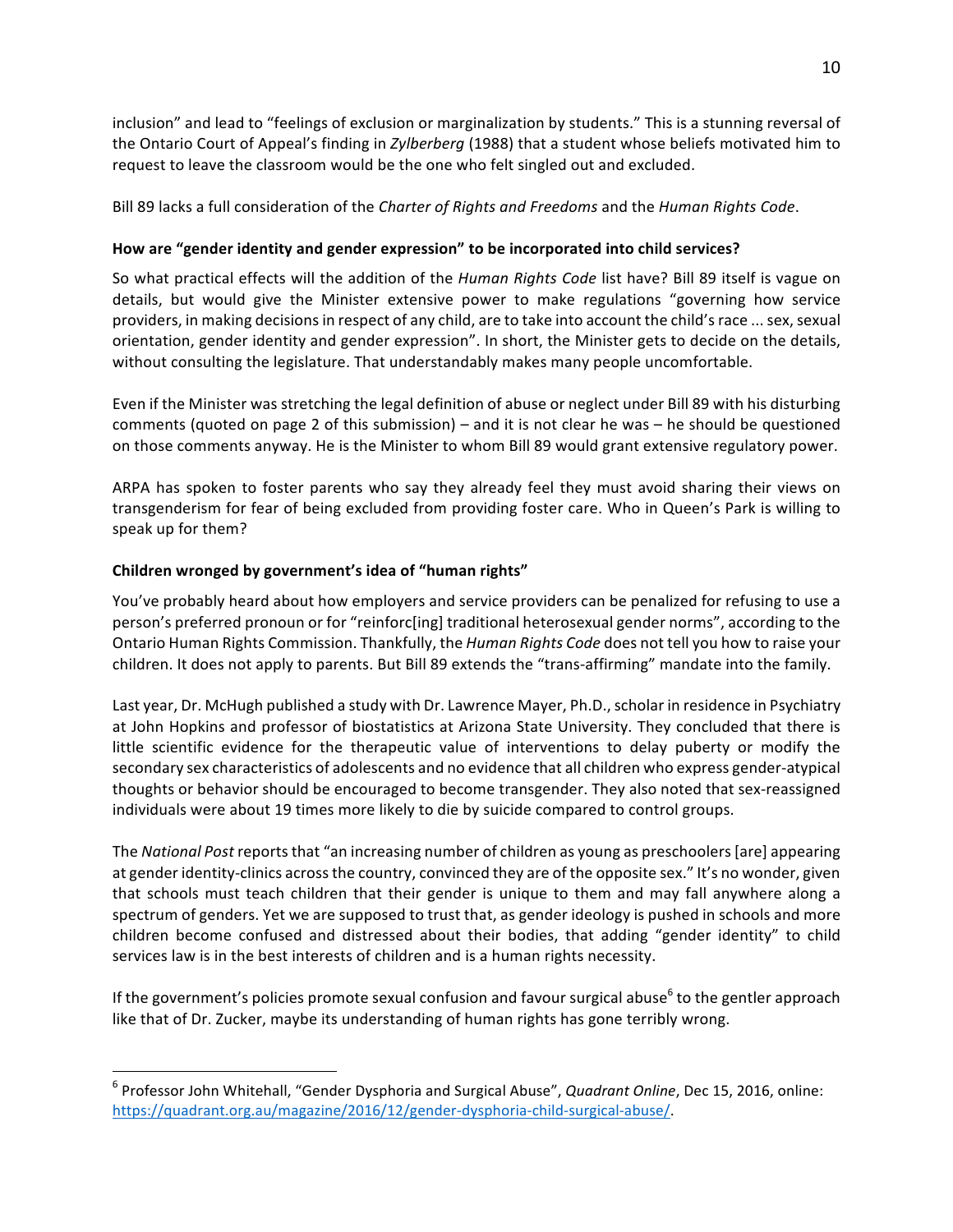## **Part 4: Recommended Amendments to Bill 89**

- 1. Remove **sections 1(2)3.(iii)** and **316(3)2**.
- 2. Return **section 1(2)4.** to the language of the current Act:

*Wherever possible, services to children and young persons and their families should be provided* in a manner that respects cultural, religious, and regional differences.

3. Return **section 73(3)4** to the language of the current Act:

4. The child's race, ancestry, place of origin, colour, ethnic origin, citizenship, family diversity, disability, creed, sex, sexual orientation, gender identity and gender expression. The religious faith, if any, in which the child is being raised.

4. Return section 106(2)(b) to the language in the current Act:

(2) The society having care of a child shall choose a residential placement for the child that, (a) represents the least restrictive alternative for the child;

(b) where possible, respects the religious faith, if any, in which the child is being raised *the child's race, ancestry, place of origin, colour, ethnic origin, citizenship, family* diversity, creed, sex, sexual orientation, gender identity and gender expression

5. Return **section 176(2)4** to the language of the current Act:

(2) Where a person is directed in this Part [**Adoption**] to make an order or determination in the best interests of a child, the person shall take into consideration those of the following *circumstances of the case that the person considers relevant:*

4. the religious faith, if any, in which the child is being raised the child's race, ancestry, place of origin, colour, ethnic origin, citizenship, family diversity, creed, sex, sexual orientation, gender *identity and gender expression;*

6. Return **section 13(a)** the language of the current Act:

 *…*

*Subject to subsection 91 (7) and sections 107 and 108 (custody during adjournment, interim and extended society care), the parent of a child in care retains any right that the parent may have, (a)* to direct the child's or young persons' education and religious upbringing, in *accordance with the child's or young person's creed, community identity and cultural identity; and*

#### 7. Return **section 87(2)** to the language of the current Act:

(2) As soon as practicable, and in any event before determining whether a child is in need of *protection, the court shall determine,*

*(a) the child's name and age;*

(b) the religious faith, if any, in which the child is being raised;

*(b)* (c) whether the child is a First Nations, Inuk or Métis child and, if so, the child's bands *and First Nations, Inuit or Métis communities; and*

 $f(t)$  (d) where the child was brought to a place of safety before the hearing, the location *of the place from which the child was removed.*